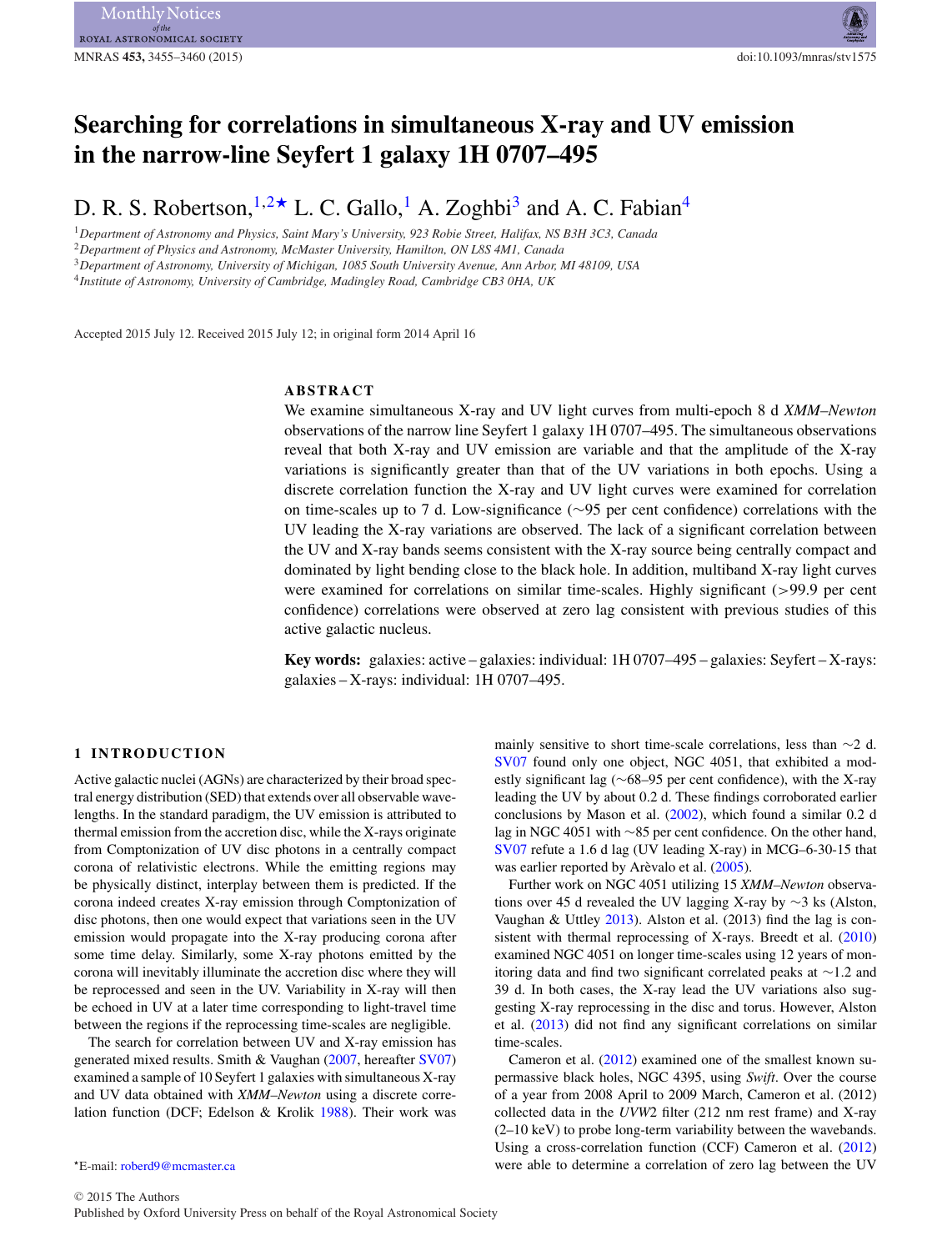<span id="page-1-0"></span>

| Table 1. XMM-Newton observation log for 1H 0707-495. The * denotes X-ray observations affected by high radiation. |  |  |
|-------------------------------------------------------------------------------------------------------------------|--|--|
|                                                                                                                   |  |  |

| Rev.    | Observation ID | Start date (UTC)    | Duration $(s)$ | UV filter | UV exposures | $UV$ exposure length $(s)$ |
|---------|----------------|---------------------|----------------|-----------|--------------|----------------------------|
| 1491    | 0511580101     | 2008/01/29 18:10:59 | 121 591        | UVW1      | 72           | 1200                       |
| 1492*   | 0511580201     | 2008/01/31 18:03:18 | 105 713        | UVW1      | 75           | 1200                       |
| 1493*   | 0511580301     | 2008/02/02 17:55:35 | 104 157        | UVW1      | 75           | 1200                       |
| 1494*   | 0511580401     | 2008/02/04 17:57:46 | 101 785        | UVW1      | 75           | 1200                       |
| $1971*$ | 0653510301     | 2010/09/13 00:14:45 | 128 467        | UVW1      | $\Omega$     |                            |
| 1972*   | 0653510401     | 2010/09/15 00:16:54 | 127 867        | UVW1      | 15           | 4400                       |
| 1973*   | 0653510501     | 2010/09/17 00:19:15 | 127 268        | UVW1      | 13           | 4400                       |
| 1974*   | 0653510601     | 2010/09/19 00:18:10 | 126 867        | UVW1      | 13           | 4400                       |

and X-ray regimes, only when rebinning did they find a lag of 0.005 d with 99 per cent confidence over  $\pm 40$  d.

Other works examining various time-scales have found evidence for UV leading X-ray (e.g. Shemmer et al. [2003;](#page-5-7) Marshall, Ryle & Miller [2008\)](#page-5-8), X-ray leading UV (Nandra et al. [1998;](#page-5-9) Shemmer et al. [2001,](#page-5-10) Breedt et al. [2010;](#page-5-5) Lohfink et al. [2014\)](#page-5-11), and significantly correlated light curves with zero lags (e.g. Breedt et al. [2009\)](#page-5-12). While in theory an examination for correlations would appear straightforward, in practice there are several challenges related to data sampling, inconsistencies between instruments, and the different variability behaviour exhibited in the X-ray and UV (e.g. not all features seen in one band are necessarily manifested in the other). In general, the UV/X-ray mechanism is more complicated than originally thought and more work with high-quality, well-sampled data is required.

One of the best-studied AGN with *XMM–Newton* is the narrowline Seyfert 1 galaxy (NLS1), 1H 0707–495. Noted for its extreme X-ray variability (e.g. Gallo et al. [2004\)](#page-5-13) and complex spectra (e.g. Boller et al. [2002;](#page-5-14) Fabian et al. [2002,](#page-5-15) [2004,](#page-5-16) 2012), 1H 0707–495 was the subject of two very deep 500 ks pointed observations in 2008 and 2010. The 2008 observations resulted in the discovery of relativistically blurred Fe L $\alpha$  (Fabian et al. 2012) and a reverberation lag of 30 and 200 s between the primary power law and blurred reflection component (Fabian et al. 2012; Zoghbi et al. [2010\)](#page-5-17).

The Optical Monitor (OM; Mason et al. [2001\)](#page-5-18) functioned during both 2008 and 2010 observation epochs providing optical/UV simultaneously with X-ray data. These multiwavelength data have been used to study variability and the UV to X-ray SED in 1H 0707–495 (e.g. Gallo [2006;](#page-5-19) Vasudevan et al. [2011\)](#page-5-20). The 2008 and 2010 deep observations are of particular interest for examination of correlated short-term UV/X-ray variability since the long observations of 1H 0707–495 were gathered predominantly with only one OM filter creating an uninterrupted UV light curve. For this reason, these data are the subject of this study. In this work, we examine the 2008 and 2010 deep observations of 1H 0707–495 for correlated UV and X-ray variability. In the following section we describe the observations and generated light curves. In Section 3, we describe the DCF method employed in this work and present our results. We discuss our results in Section 4 and provide concluding remarks in Section 5.

# 2 OBSERVATIONS, DATA REDUCTION, **AND LIGHT CURVES**

1H 0707–495 has been observed on 15 occasions with *XMM– Newton*. In this analysis, we are primarily interested with two sets of four consecutive observations conducted between 2008 January 29 and February 6 and 2010 September 13 and 21. During the 2008

MNRAS **453,** 3455–3460 (2015)

epoch, the OM operated in imaging mode with the *UVW*1 (291 nm effective wavelength) filter in place for the entire duration. The 2010 epoch operated with the OM cycling through seven optical to UV filters; however, only data from the *UVW*1 filter are used. Data from these two epochs represent the longest observations of 1H 0707–495 in which UV and X-ray emission were observed (Table [1\)](#page-1-0).

The *XMM–Newton* observation data files (ODFs) from each observation were processed to produce calibrated event lists using the *XMM–Newton* Science Analysis System (SAS v13.5.0). X-ray light curves were extracted from these event lists to search for periods of high background flaring and such periods have been neglected. Pile-up was negligible during the observations. The background photons were extracted from an off-source region on the same CCD close to the source. Single and double events were selected for the pn detector. For simplicity only the pn data are used here. The MOS data were determined to be completely consistent with the pn data by Zoghbi et al. [\(2010\)](#page-5-17). X-ray data were divided into three energy bands: a low-energy (i.e. 'blackbody') band (0.3–0.5 keV; XRB), a soft band (0.5–1.0 keV; XRS), and an intermediate X-ray band (1.0–4.0 keV; XRI). The band selections correspond with the regions of interest identified by the spectral analysis of Zoghbi et al. [\(2010\)](#page-5-17), where the intermediate band (XRI) is dominated by the direct power-law component and the soft band (XRS) is reflection dominated. The lowest energy band (XRB) is thought to have significant contribution from the accretion disc and it would be interesting to examine its relation with the UV variability.

UV light curves are generated from the omichain pipeline using SAS v13.5.0. Each UV exposure in the 2008 epoch had an exposure time of 1200 s that is set by the ODFs with a total of 297 exposures (Fig. [1\)](#page-2-0). The UV count rate and count-rate error are extracted from the individual OM exposures and the time associated with each reading is assigned as the mid-point time for the exposure. Although exposure times are set at 1200 s, the actual time between UV data points is ∼1500 s because each exposure was separated by a varying amount of time, usually ∼300 s. UV images in the 2010 epoch had exposure times of 4400 s, with time between exposures varying. The exposure times and delays are intrinsic to the UV data collection process set by the ODFs. The source extraction region was much larger than the host galaxy in the UV. The host galaxy contamination was not accounted for, although its contribution is likely small (e.g. Leighly & Moore [2004;](#page-5-21) Vasudevan et al. [2011\)](#page-5-20). In any event, the true amplitude of the UV variations from the AGN may appear smaller than it is intrinsically.

A second faint UV source located on the same CCD but outside of the 1H 0707–495 extraction region was found and a light curve was extracted in the manor described above. To probe for any systemic effects, a Pearson correlation coefficient was calculated between 1H 0707–495 and the secondary source. Both UV light curves were found to be completely uncorrelated ( $\rho = -0.04$ ).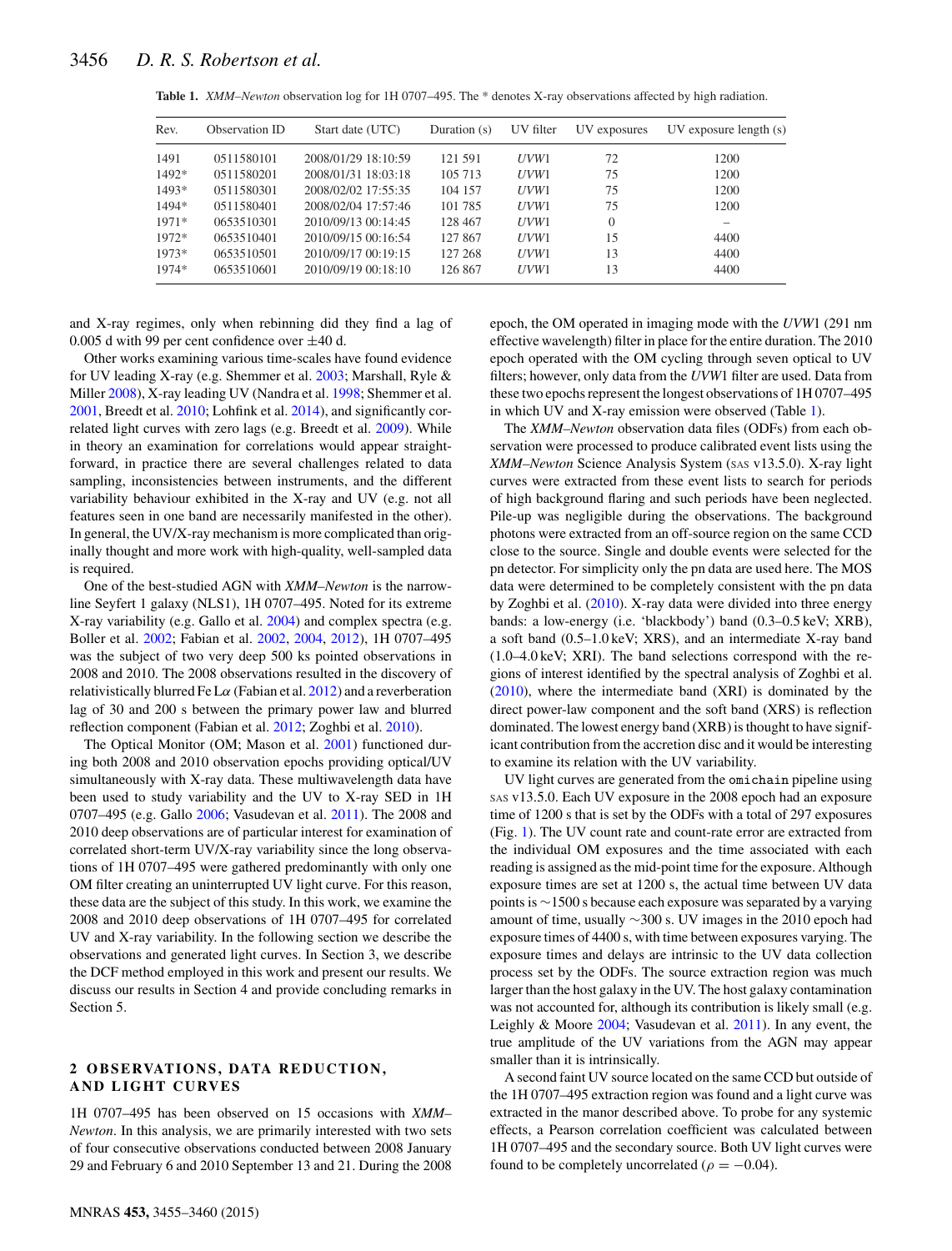<span id="page-2-0"></span>

**Figure 1.** 1H 0707–495 UV (*UVW*1) and X-ray light curves at both epochs, Rev. 1491–1494 (left-hand panel) and Rev. 1971–1974 (right-hand panel). Errors in count rate are too small to be seen.

<span id="page-2-1"></span>**Table 2.** Sampling and variability characteristics of UV and X-ray light curves. The epoch and energy band are given in Columns 1 and 2, respectively. Columns 3 and 4 describe the number of data points and the fractional variability in each light curve, respectively. The final column is the reduced  $\chi^2$  of a linear fit to the light curve.

| Epoch | Light curve       | N   | $F_{\rm var}$ | $\chi_{\rm r}^2$ |
|-------|-------------------|-----|---------------|------------------|
| 2008  | UV(UVW1)          | 297 | 0.014         | 17.9             |
|       | XRB (0.3-0.5 keV) | 349 | 0.852         | 937.0            |
|       | XRS (0.5-1.0 keV) | 350 | 0.860         | 1360.3           |
|       | XRI (1.0-4.0 keV) | 349 | 0.911         | 432.7            |
| 2010  | UV(UVW1)          | 41  | 0.008         | 30.1             |
|       | XRB (0.3-0.5 keV) | 109 | 0.427         | 1698.8           |
|       | XRS (0.5-1.0 keV) | 108 | 0.492         | 2794.9           |
|       | XRI (1.0-4.0 keV) | 109 | 0.621         | 798.0            |

To quantify the AGN variability in each light curve, we calculate the fractional variability (*F*var; Markowitz, Edelson & Vaughan  $2003$ ) and the reduced,  $\chi^2$ , to a linear model (Table [2\)](#page-2-1). The amplitude of the UV variations are notably less than in the X-rays, none the less they are significant. The two epochs were examined separately for correlations between the light curves and found to be consistent. The analysis presented here is for the combined 2008 and 2010 data sets. X-ray light curves were generated in each band and were binned in time to match the exposure length of the respective UV light curves. By construction, the X-ray light curves were binned uniformly with data points every 1200 s in the 2008 epoch and 4400 s in the 2010 epoch. The UV light curves are unevenly sampled with a non-uniform separation in time which is set by the OM exposures.

Vasudevan et al. [\(2011\)](#page-5-20) fitted the UV to X-ray SED for 1H 0707– 495 with a simple multicolour blackbody accretion disc and a broken power-law model. The maximum disc temperature estimated from the SED fit was between 45 and 50 eV. Assuming a geometrically thin, optically thick accretion disc the emission originates from approximately  $20 R_S$  ( $1R_S = 2GM/c^2$ ) if the AGN is accreting at the Eddington rate.

The disc emission associated with the *UVW*1 filter is significantly redwards of the peak disc emission and the flux density is less than about 1/50 the flux density at the peak (Vasudevan et al. [2011\)](#page-5-20). We can estimate the expected time delay by considering the distance at which the *UVW*1 radiation is emitted from in the disc. Assuming a geometrically thin, optically thick accretion disc with no additional sources of heating (e.g. X-ray illumination) and using Wien's Law to estimate temperature, the distance is

$$
\frac{r}{R_{\rm S}} = \left[ \left( \frac{\dot{M}}{\dot{M}_{\rm E}} \right)^{-1/4} \frac{M_{\rm bh}^{1/4}}{6.3 \times 10^7} \frac{b}{\lambda} \right]^{-4/3},\tag{1}
$$

where  $M/M<sub>E</sub>$  is the Eddington mass accretion rate,  $M<sub>bh</sub>$  is black hole mass in units of solar mass and  $b = 0.0029$  (Peterson [1997\)](#page-5-23). If we consider a range of  $\dot{M}/\dot{M}_{\rm E} = 0.01$ -1, where higher values are likely more representative of NLS1s like 1H 0707–495, and adopt a black hole mass of  $M_{bh} = 2 \times 10^6$  M<sub> $\odot$ </sub> (Tanaka et al. [2004\)](#page-5-24), the *UVW*1 radiation is emitted from a radius of  $r \approx 200-900 R<sub>S</sub>$  from the black hole, which is ∼10–50 times farther than where the peak disc emission originates from. The scale corresponds to a lighttravel time that is ∼0.05–0.23 d from the central black hole.

Distances could be larger if, for example, X-ray heating were important. We also note that the small amplitude of the *UVW*1 variations (∼1 per cent, Table [2\)](#page-2-1) indicate that only a small fraction of the entire *UVW*1-emitting region need be producing the fluctuations. In any event, light-travel time effects of this order should be measurable given the timing resolution and long duration of our light curves.

# **3 CROSS -CORRELATION ANALYSIS**

#### **3.1 Discrete correlation function**

The typical method to determine time series correlation is the CCF. However, the CCF encounters problems when applied to unevenly sampled data, measurements with errors, or time series of different lengths (Alexander [1997\)](#page-5-25). There are several robust methods that can correlate time series which can accommodate the conditions described above including the interpolated cross-correlation function (ICCF) (Gaskell & Peterson [1987\)](#page-5-1), the DCF (Edelson & Krolik [1988\)](#page-5-1), and the z-transformed discrete correlation function (ZDCF; Alexander [1997\)](#page-5-25).

The DCF is a commonly used tool to probe for correlation in two time series that are unevenly sampled and for which the measurement errors are known. The DCF was developed by Edelson & Krolik [\(1988\)](#page-5-1) to probe interband UV correlation in Akn 120 and NGC 4151. Since the inception of the DCF it has been used numerous times to probe for correlations between the X-ray and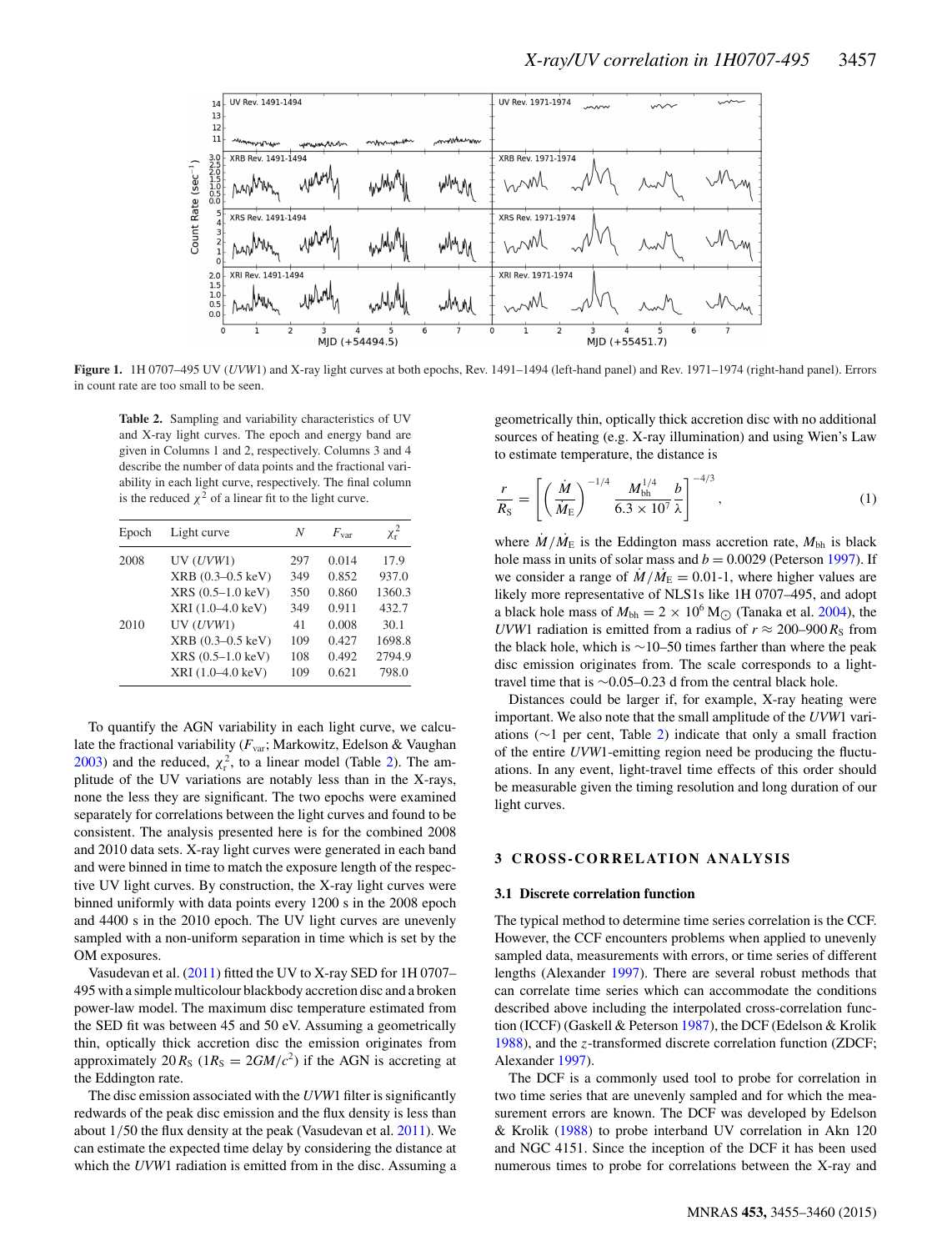UV mechanisms in AGN, for example Arèvalo et al. ([2005\)](#page-5-3), [SV07,](#page-5-0) Marshall et al. [\(2008\)](#page-5-8), and Gil-Merino et al. [\(2012\)](#page-5-26).

The DCF is described fully by Edelson & Krolik [\(1988\)](#page-5-1). The first step in calculating the DCF is to identify data pairs  $(X_i, Y_j)$ from each light curve that fall within the lag bin defined by  $(\tau - \delta \tau/2) \leq \Delta t_{ii} < (\tau + \delta \tau/2)$ , with  $\Delta t_{ii} = t_i - t_i$ , where  $\tau$ is the transform in time (lag) and  $\delta\tau$  is the bin width. The next step is to create a set of unbinned discrete correlation coefficients (UDCF*ij*), for each data pair (*Xi*, *Yj*),

UDCF<sub>ij</sub> = 
$$
\frac{(X_i - \bar{X})(Y_j - \bar{Y})}{\sqrt{(s_X - \bar{\sigma}_X^2)(s_Y - \bar{\sigma}_Y^2)}},
$$
(2)

where  $s_A$  is the variance and  $\bar{\sigma}_A^2$  is the mean measurement uncertainty for the data sets and whose separation in time satisfies the condition above. Given *M* data pairs that fall within  $\Delta t_{ii}$ , the final step is to sum the UDCF and average over the number of data pairs,

$$
DCF(\tau) = \frac{1}{M} \sum UDCF_{ij}.
$$
 (3)

An error on the discrete correlation coefficient may be calculated for each lag,

$$
\sigma_{\text{DCF}}(\tau) = \frac{1}{M-1} \sqrt{\sum (\text{UDCF}_{ij} - \text{DCF}(\tau))^2}.
$$
 (4)

Only data that contribute to a given lag are used in the calculation of mean and variance. Edelson & Krolik [\(1988\)](#page-5-1) acknowledge that binning the lag component does interpolate the correlation function but should no[t](#page-2-0) be confused with interpolation of data. With that in mind, consideration should be made to the lag bin width,  $\delta \tau$ , which is a compromise between accuracy in the statistical measurement of mean, uncertainty, and variance in equation (2) and resolution of the DCF, where the former demands larger  $\delta \tau$ , the latter requires small values of  $\delta\tau$ . While there is no standard rule for choosing lag bin width,  $\delta \tau$ , Edelson & Krolik [\(1988\)](#page-5-1) argue that results depend weakly on bin width. A minimum value of  $\delta\tau$  is dictated by the resolution of the coarsest time series.

#### **3.2 Monte Carlo confidence intervals**

In order to determine the confidence of the DCF, we generate  $10<sup>5</sup>$ random X-ray light curves using the method described in Timmer & König  $(1995)$  $(1995)$ . We then apply the DCF with the real UV light curve and artificial X-ray light curves. The randomly generated X-ray light curves described in Timmer & König require a power-law slope, β, which relate power and frequency,  $S(\omega) \sim \omega^{-\beta}$ . Zoghbi et al. [\(2010\)](#page-5-17) finds a power-law slope of  $\beta \sim 0.77$  to central frequencies which we use in this work for the three X-ray energy bands.

Each artificial X-ray light curve is constructed without orbital gaps for an eight-day period to match the total observed length in each epoch. For each Monte Carlo simulation, two artificial light curves are generated, one for each epoch and each has a sampling rate to match the observed light curves in the respective epochs. Lastly, gaps are introduced into the artificial X-ray light curves by removing simulated data points that are approximately the same length as the commensurate gaps in the observed light curve.

The Monte Carlo simulations provide a distribution of  $10<sup>5</sup>$  DCF coefficients at each lag interval. The DCF coefficients were not assumed to have a Gaussian distribution, so the mean and confidence intervals were not calculated using an arithmetic mean and a standard deviation. Instead we construct a cumulative distribution of the DCF coefficients and find the most probable, 95 and 99.9 per cent

MNRAS **453,** 3455–3460 (2015)

coefficients which correspond to two sided *p*-values of 0.05 and 0.001, respectively (Fig. [2\)](#page-4-0).

We note the difficulty in obtaining the slope of the power spectrum from the current data in either epoch given the uneven sampling. This work uses  $\beta \sim 0.77$  of Zoghbi et al. [\(2010\)](#page-5-17) but the powerlaw slope was not well constrained. The confidence intervals are sensitive to this estimate of slope and tend to be proportional to this value. For example, power-law slope of  $\beta \sim 1.0$  produce confidence intervals larger than those displayed in Fig. [2.](#page-4-0)

## **3.3 Results**

Four observed data pairs were tested with both epochs contributing to the combined light curves. The UV light curve was compared to the light curves in all three X-ray bands (UV–XRB, UV–XRS, and UV–XRI) (Fig. [2,](#page-4-0) top three panels). In addition, the blackbody and soft X-ray light curves were compared with the intermediate X-ray light curve (XRB–XRI, XRS–XRI) (Fig. [2,](#page-4-0) bottom two panels). Each DCF test used a lag bin width of  $\delta \tau \sim 0.16$  d, and probed lags out to  $\pm$ 7 d. Lag bin width,  $\delta \tau$ , is a compromise between resolution and statistical accuracy. A hard minimum limit of  $\delta\tau$  is set by the time resolution of the light curves, ∼0.05 d.

The asymmetries in the 95 and 99.9 per cent confidence intervals in Fig. [2](#page-4-0) result from the uneven sampling rate, length, and gaps in the light curves. This causes varying numbers of data pairs to be found at each lag which reflect in the undulating shape of the confidence interval.

The UV–XRB, UV–XRS, and UV–XRI DCFs (top three panels in Fig. [2\)](#page-4-0) exhibit similar features. There is a weak (∼95 per cent confidence) anticorrelation found at ∼5.3 d where the UV leads the X-ray bands. Additionally, there is a weak (∼95 per cent confidence) correlation found at ∼6.4 d again with UV leading the X-ray bands. The two bottom panels in Fig. [2](#page-4-0) show a very strong peak at zero lag for the blackbody (XRB) and intermediate X-ray bands (XRI) (>99.9 per cent) and soft (XRS) and intermediate X-ray bands (XRI) (>99.9 per cent).

# **4 DISCUSSION**

We have examined for time delays between the X-ray and UV light curves of 1H 0707–495 using the DCF. There were no notable lags detected between the UV and X-rays bands. The most significant features in the DCF were at the 95 per cent confidence level, consistent with the UV leading the X-ray fluctuations by ∼5.3 and ∼6.4 d. No features were detected at ∼0.2 d, which corresponds to the light-travel time between the two regions assuming a standard thin accretion disc.

The ∼6.4 d lag is seen as a correlation between the UV and X-ray bands. Such a lag could arise from Comptonization of UV photons in the corona, but this is unlikely for 1H 0707–495. First, the accretion disc emission attributed to the *UVW*1 band is only about 1/50 the value of the peak emission at  $kT \approx 45 - 50$  eV (Vasudevan et al. [2011\)](#page-5-20), therefore such a signature will be very weak. Secondly, analysis of the Fe K  $\alpha$  emissivity profile suggests the corona in 1H 0707–495 is very compact with approximately 90 per cent of the power-law photons originating from  $\langle 15 R_S \rangle$ during these observations (Wilkins et al. [2014\)](#page-5-28). It is unlikely that significant Comptonization is taking place at such a large distance.

A UV lead could also result from a propagation scenario (Lyubarsky [1967\)](#page-5-29), where fluctuations propagate in the disc first modulating the UV-emitting region and eventually reach the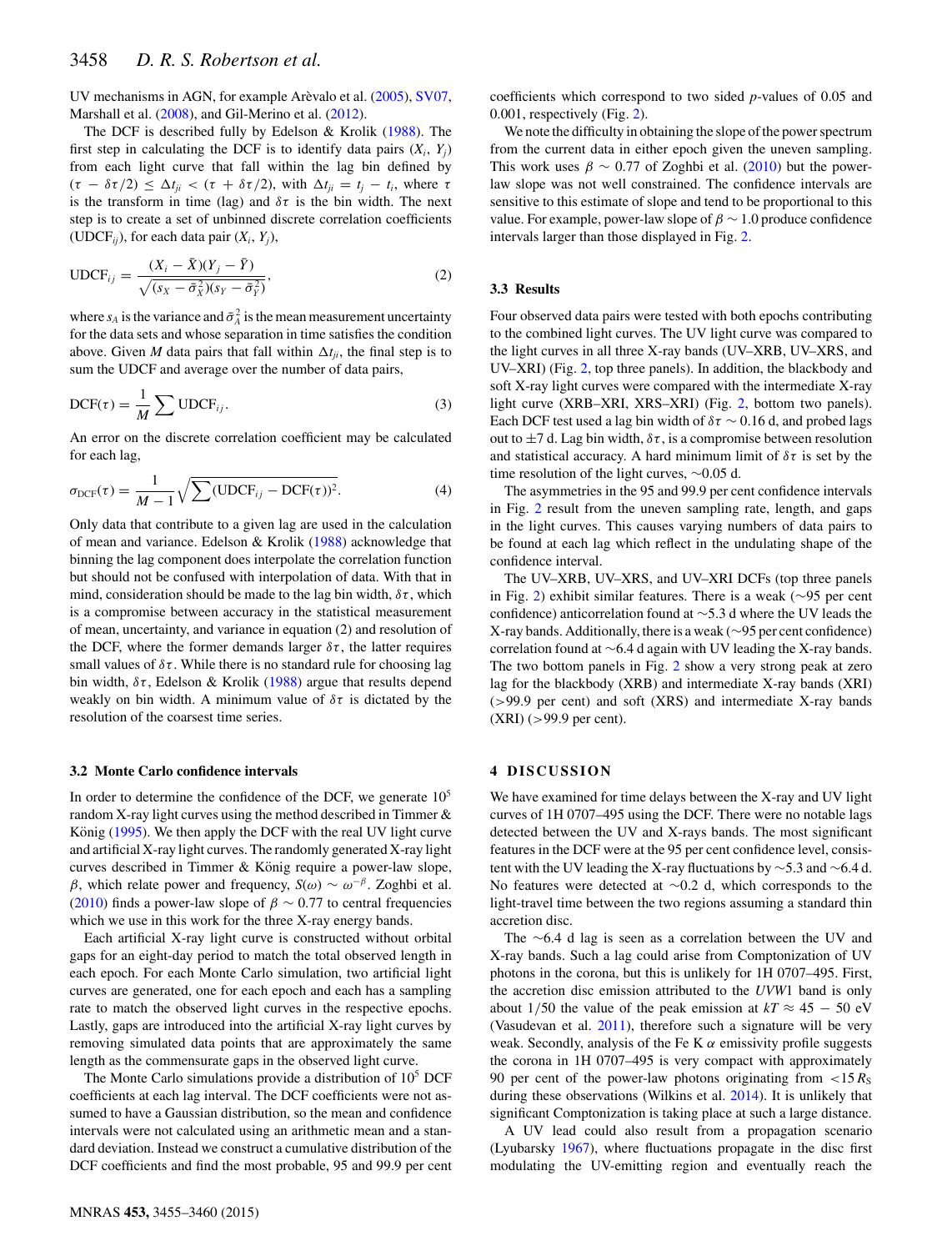<span id="page-4-0"></span>

Figure 2. The DCF results of combined epoch light curves. The lags are relative to the first light curve listed in the plot (negative lags indicate the UV follow the X-rays). In all plots, the solid line indicates discrete correlation coefficients, the dashed line shows most probable value from Monte Carlo confidence tests while the dash–dotted and dotted lines indicated 95 and 99.9 per cent confidence intervals, respectively. Compared light curves are listed in each panel.

X-ray-emitting region at smaller radii. This also seems unlikely for 1H 0707–495. At  $\sim$ 200  $R_s$ , where we expect the *UVW*1 emission to originate from, we can estimate the inflow time-scale in a standard accretion disc from equation (5) of LaMassa et al. [\(2015\)](#page-5-30). Assuming a viscosity parameter of 0.1 and that 1H 0707–495 hosts a Kerr black hole (i.e. radiative efficiency,  $\eta = 0.3$ ) that is radiating at the Eddington luminosity (Zoghbi et al. [2010\)](#page-5-17), the inflow time-scale would be several orders of magnitude larger than the observable time-scales.

Reprocessing of X-ray photons in the accretion disc could make the disc material hotter than if heated by accretion alone. If this emission is entirely absorbed and re-emitted, it should show the variability associated with the X-ray source. If the standard accretion disc around the black hole in 1H 0707–495 were being illuminated by an isotropically emitting source located at a height of  $10 R<sub>S</sub>$  above the disc, approximately 30 per cent additional flux would emerge in the *UVW*1 band than from the disc alone. If the X-ray source were located at 100 *R*S, the additional flux in the *UVW*1 band would be approximately 40 per cent. Given these values are significantly more than the ∼1 per cent variations we are observing in the *UVW*1 band indicates the X-ray source may be illuminating the disc anisotropically, which is consistent with the interpretation of a compact corona in 1H 0707–495.

The second feature in the DCF, of equally modest confidence to the ∼6.4 d lag, is an anticorrelation found between the UV and X-ray emission at a lag of approximately 5.3 d. We can speculate whether such an anticorrelation could arise in extreme gravitational environments like those present in 1H 07070–495. Given the centrally compact nature of the X-ray source gravitational light bending is significant. Depending on its height above the disc, the amount of radiation seen from an isotropic emitting source would look different for a distant observer and one at the disc (e.g. Miniutti & Fabian [2004\)](#page-5-31).

Variability in the structure of the corona can also complicate the situation. As Wilkins et al. [\(2014\)](#page-5-28) demonstrate the radial extent of the corona in 1H 0707–495 can vary by about 30 per cent. While the work of Wilkins et al. [\(2014\)](#page-5-28) was based on flux-resolved spectra and did not constrain the variability time-scales, there are indications